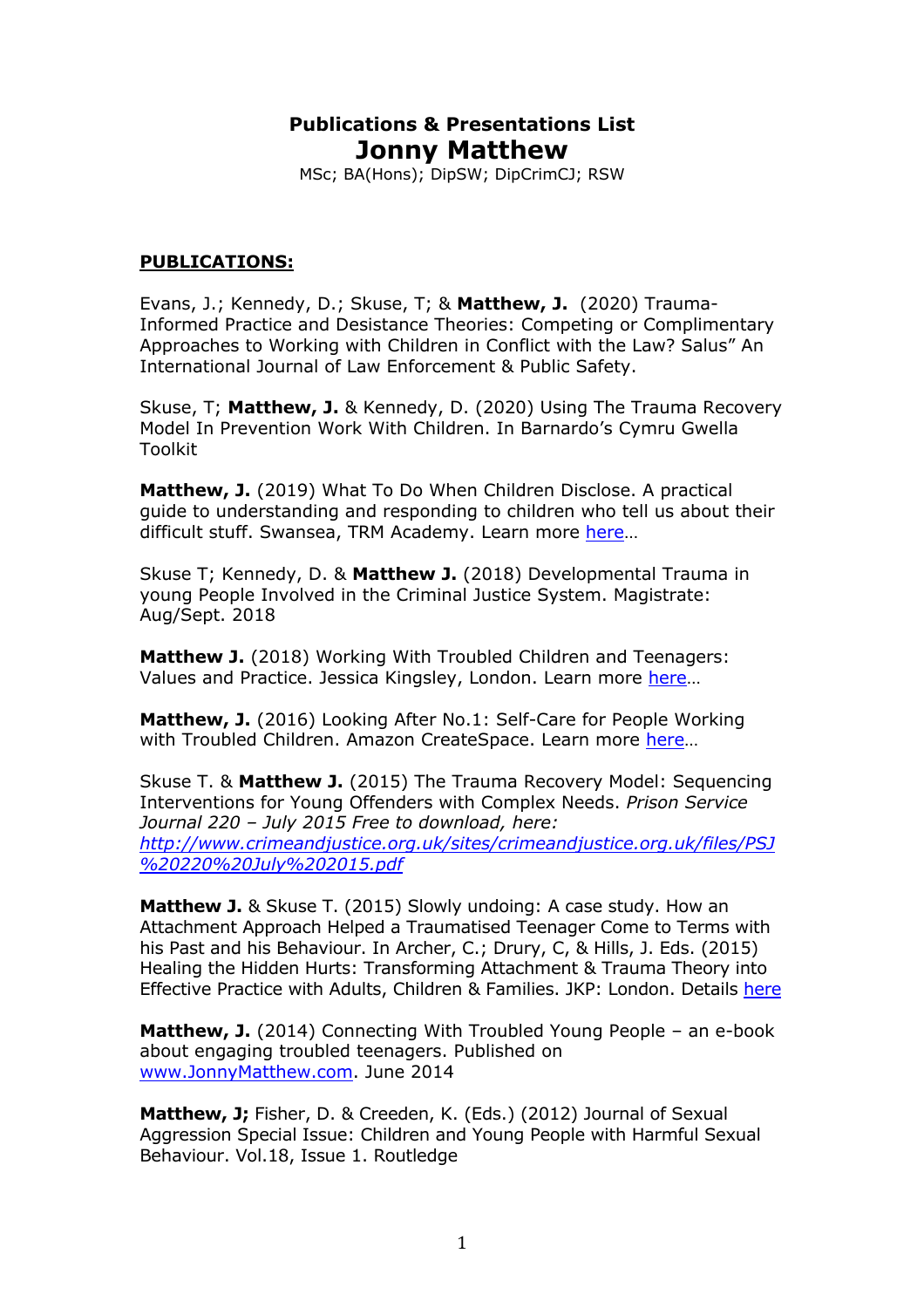Archer, C; Down, R.; **Matthew, J.;** Skuse, T.; & Wigley, J. (2012) Attachment: A Fairly Brief, Very Interesting and Reasonably Comprehensive Overview. Attachment Network Wales.

**Matthew J.** & Skuse T. (2012) Attachment-Based Working in a Secure Setting for Adolescents. Attachment Network Wales Newsletter.

Matthew, J. (2011) Assessment of Adolescents Displaying Harmful Sexual Behaviour, National Organisation for the Treatment of Abusers, Monograph. Available via: www.NOTA.co.uk Revised 2015 with Stuart Allardyce.

## **INVITED PRESENTATIONS:** (selected)

**Matthew J.** & Skuse T. (2013) The Trauma Recovery Model. Welsh Centre for Crime and Social Justice annual conference. Gregynog, Powys. 11-12 May

**Matthew J.** & Skuse T. (2013) Incorporating Attachment Issues and Children's Rights into Youth Justice: The Trauma Recovery Model. Joint conference organized by Attachment Network Wales & Wales Observatory on Children's Rights. Swansea University. 12 June 2013.

**Matthew J.** & Skuse T. (2013) Theory into Practice: Interventions for Complex Needs. Youth Justice Board Annual Convention. Birmingham NEC. 26 November.

**Matthew, J.** (2014) Engaging Teenagers & the Exploited Becoming the Exploiter. Cornwall's Conference on Children and Young People who Display Sexually Harmful Behaviour and the Re-launch of Gweres Kernow. Royal Cornwall showground, 27<sup>th</sup> March.

**Matthew. J** (2015) Adolescents with Harmful Sexual Behaviour: Different from Adults? National Offender Management Service Forensic Psychology Training. 9 January 2015.

**Matthew, J.** (2015) Fostering: The Gold Standard! 3 keynote addresses at The Annual Foster Carers' Conference, St Erme, Cornwall. Cornwall County Borough Council. 14<sup>th</sup> April 2015

**Matthew, J.** & Skuse, T. (2015) Attachment & The Adolescent Brain. The Attachment Network Wales National Conference: Attachment, Adolescents & Adolescence: Young People Looked After, Adopted, or Edge of Care. Christchurch Centre, Newport. 17<sup>th</sup> June 2015.

**Matthew, J.** (2016) "Boys Will Be Boys" – Re-thinking the Victim-Perpetrator Dichotomy. Barnardo's Cymru research launch of "I Never Spoke About It – Supporting Sexually Exploited Boys and Young Men in Wales. Pierhead Building, Cardiff. 15th July.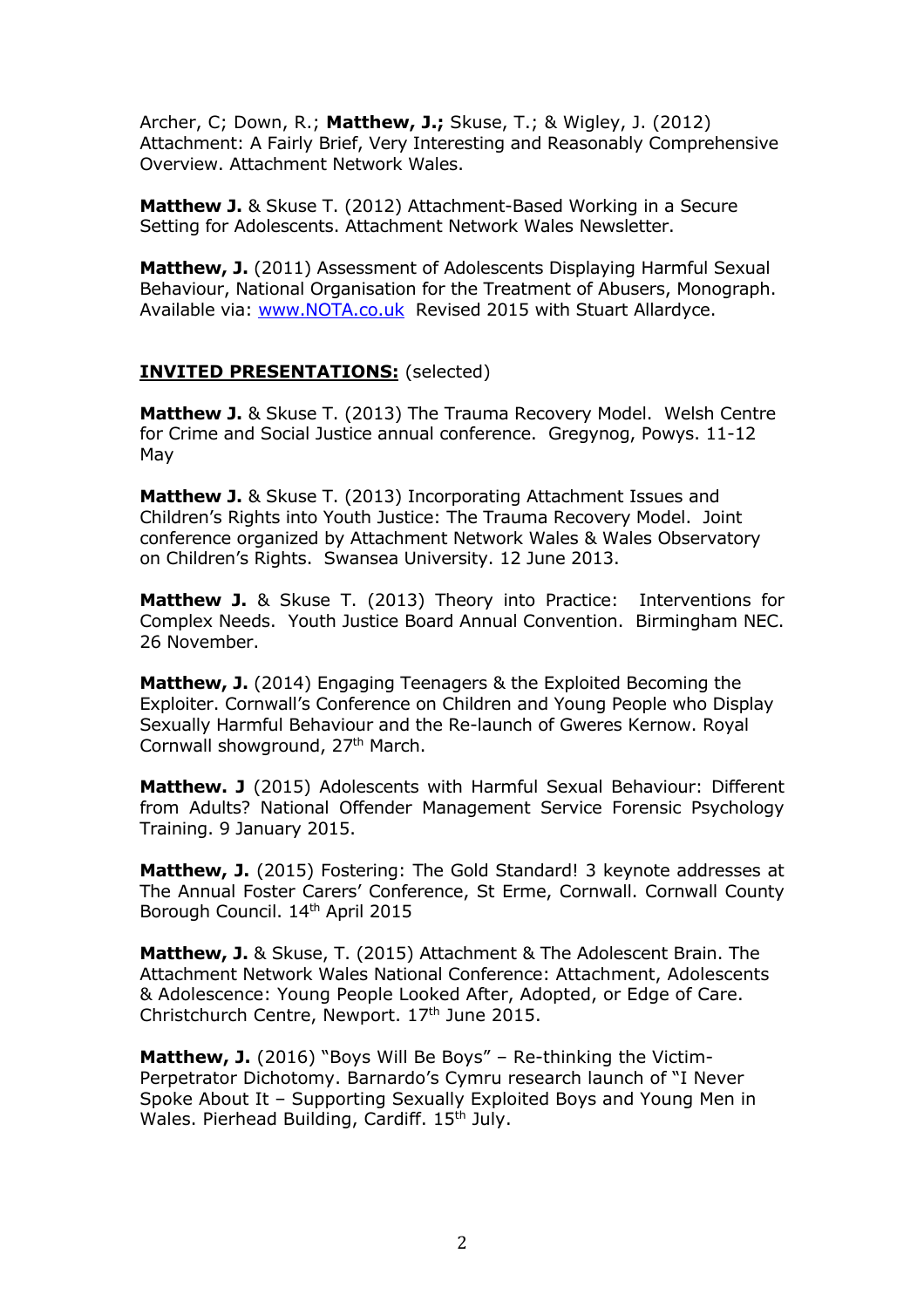**Matthew, J.** (2018) A Framework for Youth Work Practice: The TRM -How Can We Begin to Support LGBTQ Young People? Candle Community Trust, Republic of Ireland, Dublin, 4-5th December 2018.

**Matthew, J.** (2019) Parenting & Mental Health: Struggles & Solutions. Flying Start & Families First day conference, Neath Port Talbot, Wales, 5<sup>th</sup> June 2019.

**Matthew, J.** (2019) Why Fostering Matters. NPT Annual Fostering Awards. Neath, 23rd October 2019

**Matthew, J.** (2019) How Trauma & Attachment Problems De-Rail Education. West Wales regional PRUs conference, Swansea, 4<sup>th</sup> November 2019

**Matthew, J.** (2019) Adverse Childhood Experiences, Trauma & Relationships. Barnardo's Cymru, Western Bay Area Safeguarding Conference. Porthcawl, 18th December 2019

# **NATIONAL CONFERENCE PAPERS**

**Matthew, J.** (2022) Attachment & Trauma Theory: It's Application in Residential Care for Children. Social Care Wales, Residential Care Conference. March 2022

#### **Matthew, J.** (2022)

**Matthew, J.** (2009) An Investigation of the Ward and Hudson Self-Regulation Model of the Sexual Offence Process with Adolescents who have Sexually Offended. National Organisation for the Treatment of Abusers, Scotland conference. Stirling University management Centre

**Matthew J.** & Skuse T. (2010) Applying current thinking on attachment and impaired neurodevelopment to work with young people who sexually offend: Practice implications for secure and other residential settings. Presented at NOTA International Conference. Belfast. Sept 23-26.

**Matthew J.** & Skuse T. (2014) Maltreatment, Impaired Development and Sexual Offending: An Adolescent Case Study. National Organisation for the Treatment of Abusers, Wales Annual Conference. Christchurch Centre, Newport. 25 March.

**Matthew, J.** (2014) Attachment and the Adolescent Brain. Welsh Government, Youth Justice Board & Attachment Network Wales training day. Metropole Hotel, Llandrindod Wells, 24 June

**Matthew, J.** & Skuse, T. (2014) Working With Complex Needs – Psychological and Therapeutic Interventions in the Youth Justice System. Youth Justice Board Convention, Telford. 19th November.

**Matthew, J.;** Skuse, T. & Johns D. (2015) The Wales Enhanced Case Management Approach to Complex and Prolific Offending Young People –